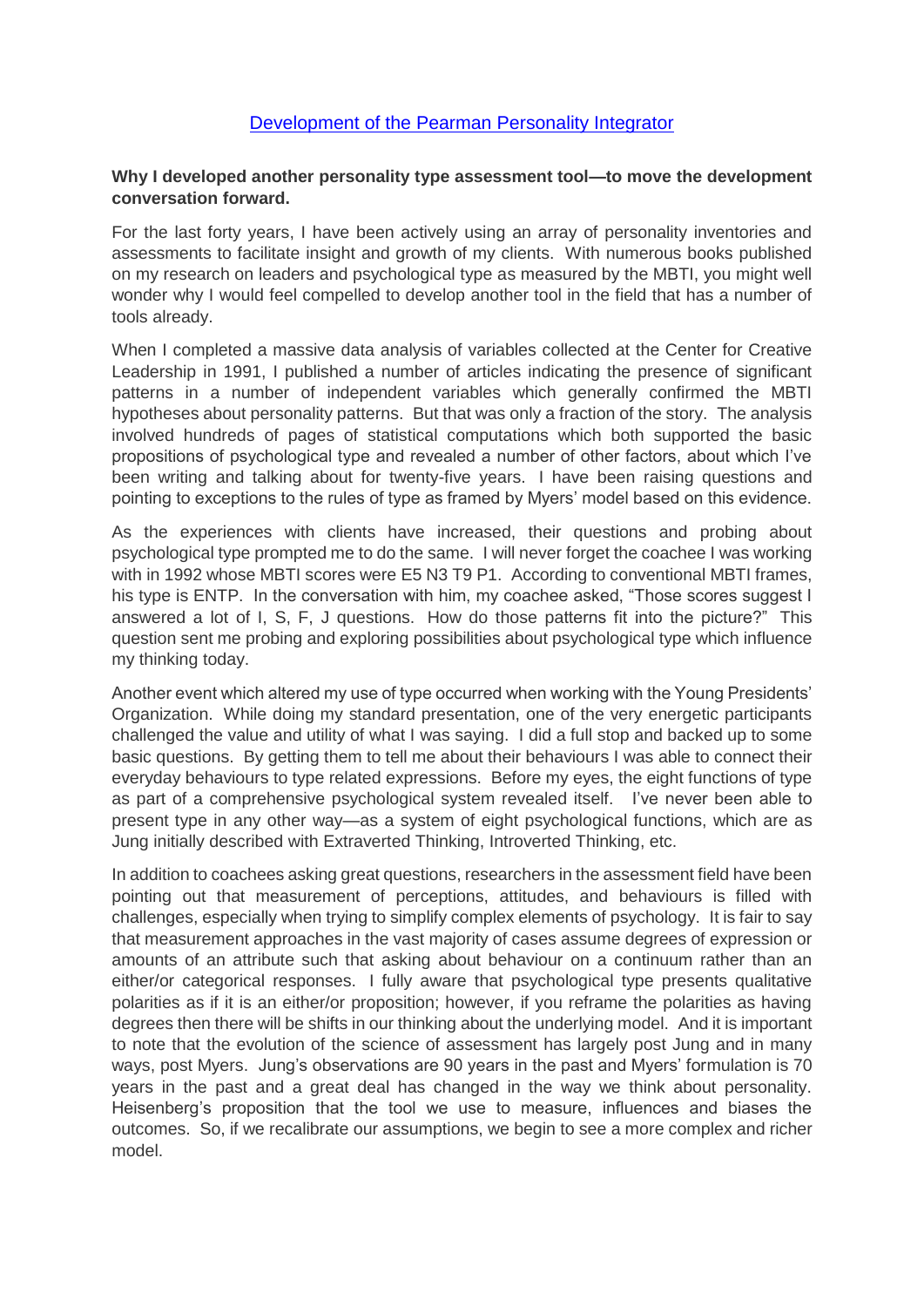The growth of knowledge in the behavioural and social sciences, inclusive of the neuroscience of behaviour, reminds us that personality assessment has not simply been standing still over the last fifty years. In fact, we now have a wealth of information on human patterns that has been confirmed by our most robust sciences. If you are serious about understanding yourself and others, you have to be mindful of the current research trends, which hopefully will lead deeper insights and developmental steps forward.

So, what questions are worth exploring and will forward our thinking about personality and integrate new knowledge to give a fresh perspective on an old challenge—measurement of behaviour. Revisiting Jung, reframing the model, adding new insights on measurement, and paying attention to the evidence related to key factors of development provides for a fresh look at personality.

As Jung set the stage for thinking about psychological type, it is important to look with fresh eyes to what he suggested versus someone's interpretation of what he meant. Briggs and Myers framed their understanding of type using a couple of key ideas. Besides using his key propositions on Extraversion, Introversion and so forth, Myers and Briggs created a way to generate a hypothesis about the dominant and auxiliary processes, thus creating a fourth dimension reflecting an outer world behaviour labelled judging and perceiving. This produced a neat and tidy system of sixteen patterns. But this is one interpretation of what Jung suggested and not necessarily the "right" one—-just a convenient and simple frame.

Jung talks about his initial awareness of the extraverted and introverted use of psychological energy and his realization that this was insufficient in understanding the trends he observed. He added the notion that Sensing as projected in the outer world and inner world had different effects. So, he had eight types: Extraverted Sensing, Extraverted Intuiting, Extraverted Thinking, Extraverted Feeling, Introverted Sensing, Introverted Intuiting, Introverted Feeling, and Introverted Thinking. This is an argument for qualitatively different mindsets and perspectives on behaviour. Jung did not present these as independent factors; it is not Extraversion plus Sensing, it is Extraverted Sensing for example.

It is reasonable to argue, given his statements, that Jung believed there is an underlying psychological system using ways of perceiving ("irrational processes") and judging ("rational processes") experience that was operating in each person. Among the eight mental functions, one was primary, thus giving rise to a type, while the other functions were in service to this primary driver of the personality. He made the statement of a mental function having a codetermine influence on the leading function but he didn't say always and under certain conditions. Jung was clear that personality was an expression of biological—neurological— processes which inherently means a profoundly complex set of processes are at work, which any assessment of these processes should seek to include.

That Jung worried that his psychology of the types would become a tool to pigeon hole people and in so doing close developmental conversations which was noted in numerous letters to colleagues. When Jung noted that "Inferior functions are inferior to consciousness, not in strength," he was point out that all of the functions are present, just not at the same level of intentional use. Further, Jung noted that in the psychology of the types, the "object" of attention and focus are different for each type, and to learn to hold the different psychological energies in awareness at the same time allows for flexibility of response, which is at the heart of his notion of the "transcendent function".

So, I am suggesting the following:

Jung's main perspective: